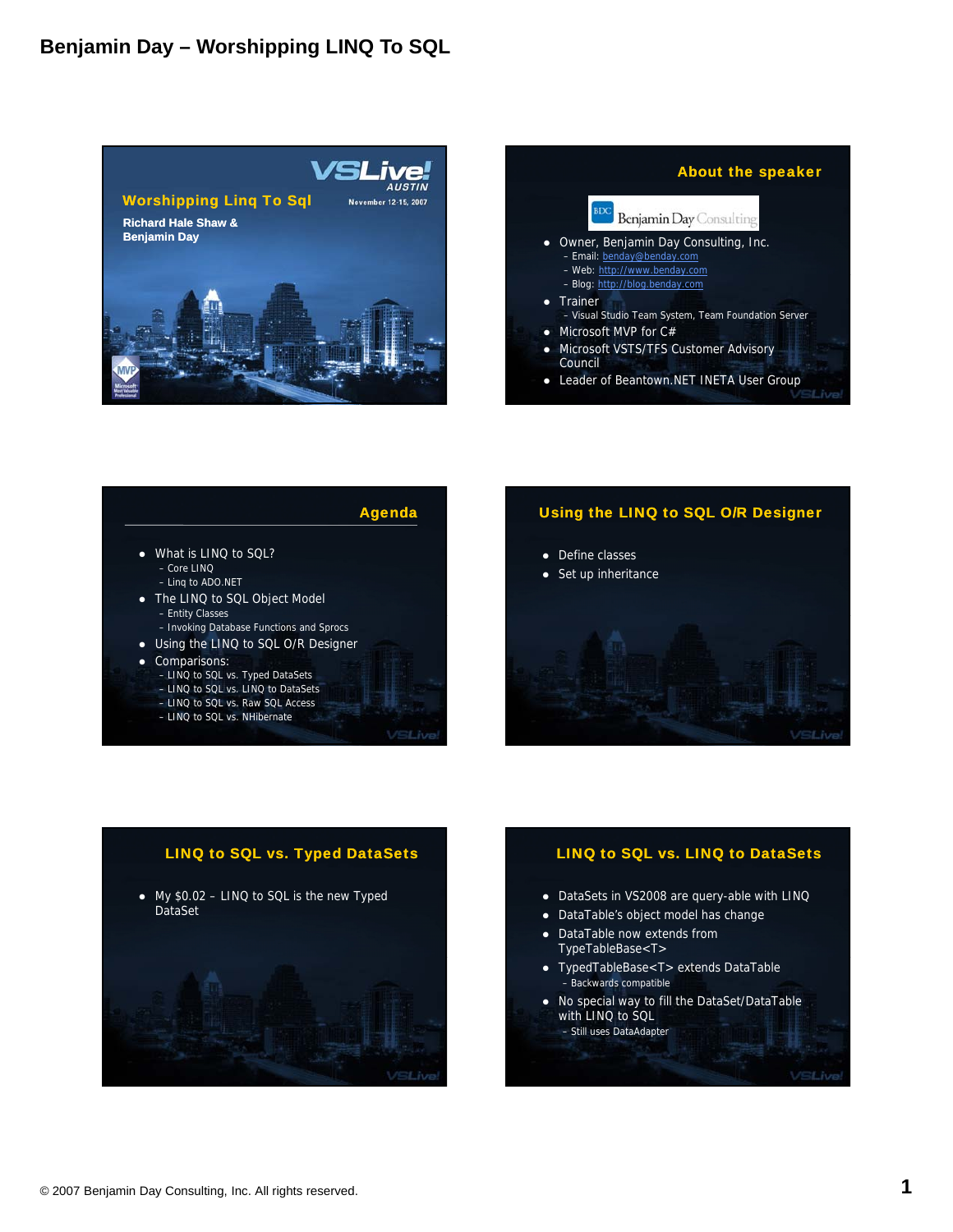## LINQ to SQL vs. Raw SQL Access

- Hopefully you don't do this...
- The data access strategy of masochists everywhere





## **Nhibernate's Mappings**

- Used by \*.hbm.xml (mapping files)
- z <class>
- .NET class to database table  $\bullet$  <id>
- Represents your object's primary key
- z <property>
- .<br>- Maps an object property to a database column
- <joined-subclass>
- Inheritance
- <bag>, <map><br>- Collection management
	- Many-to-one, One-to-many, Many-to-many
	- Many-to-many can be an object
- <component>
	- Map table columns into a dependent object
- **VSLive**

### **NHibernate: Person Using <component> <class name="NHibernateResearch.Business.Person, NHibernateResearch.Business" table="Person"> <id name="PersonId" unsaved-value="0"> <generator class="native" /> </id>** |<br>| Name" class="NHibe<br>| name, Business"> **<property name="FirstName" not-null="true"></property> <property name="LastName" not-null="true"></property>**

- **</component>**
- **ail" class="NHibernateResearch.Business.Email,<br>cob Business">**
- **<property name="Address" column="EmailAddress" not-null="true"></property> </ t> component>**
- **<component name="WorkPhone" class="NHibernateResearch.Business.Phone, NHibernateResearch.Business">**
- **<property name="Number" column="WorkPhone" not-null="true"></property> </component>**
- **<component name="HomePhone" class="NHibernateResearch.Business.Phone, NHibernateResearch.Business"> <property name="Number" column="HomePhone" not-null="true"></property>**
	- **</component> </class>**

3Live

# Using LINQ to SQL with Unit Tests • When testing database code, database must

- be in a known state
- Easiest way:
	- Wipe the database between tests
	- DataContext.DeleteDatabase()
	- DataContext.CreateDatabase()
	- Database schema always in sync with code
- Harder way:
	- Unit test manages transaction – Rollback at end of unit test

/SLive

## LINQ to SQL in an n-tier Application

- Common BaseClass
- Hooking into save events – Auto-updating: ModifiedDate, ModifiedBy
- Keeping your code organized with the "Service Layer" pattern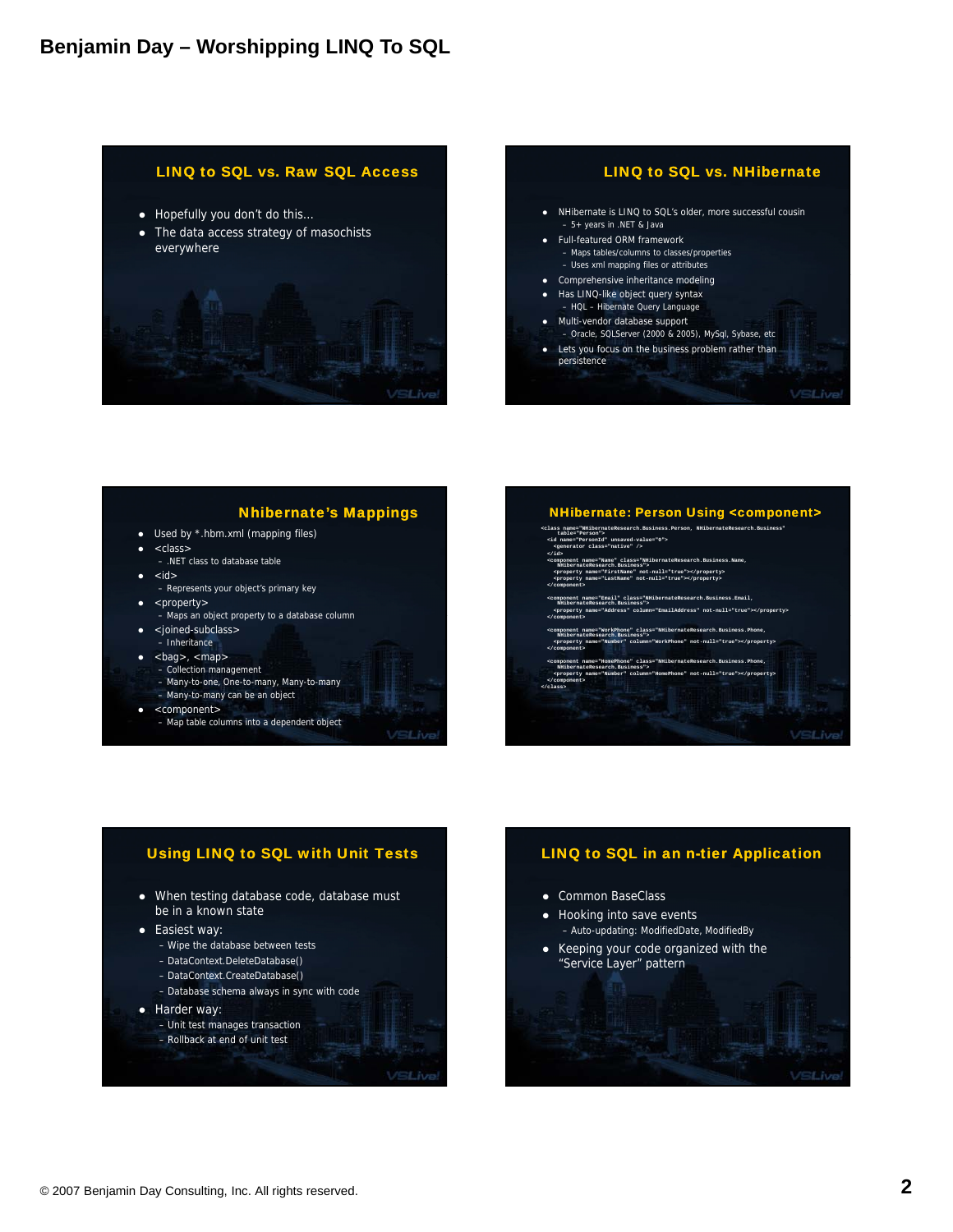



### Auto-update the base class methods

- Generated DataContext & other objects are partial classes
- Generated code gives you partial methods on DataContext for each object – InsertXxx(), UpdateXxx(), DeleteXxx()
- Create your own partial class and create your own implementation of the method
- Don't forget to call – ExecuteDynamicInsert(), ExecuteDynamicUpdate() or ExecuteDynamicDelete()

**VSLive**